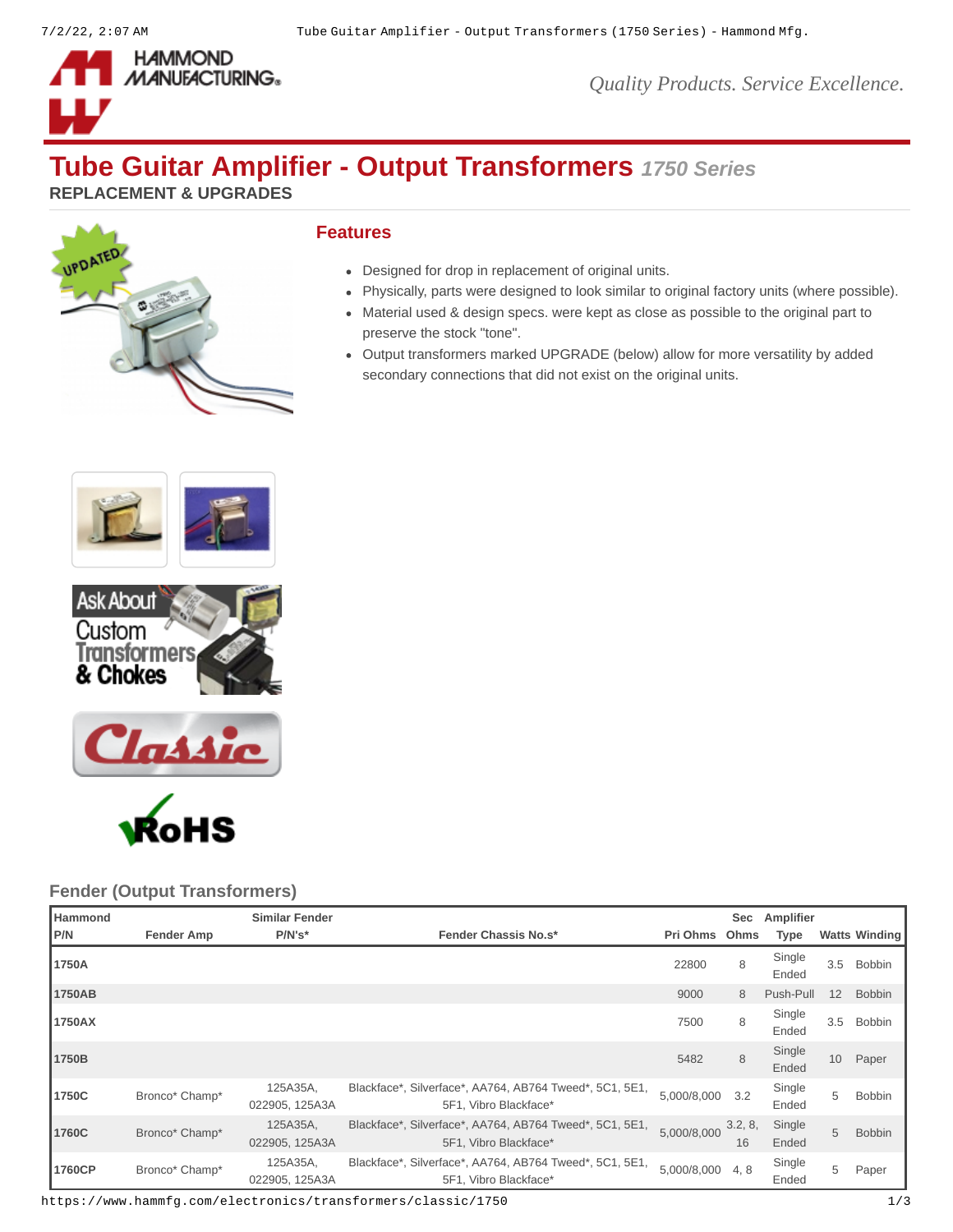#### 7/2/22, 2:07 AM Tube Guitar Amplifier - Output Transformers (1750 Series) - Hammond Mfg.

| Hammond<br>P/N | <b>Fender Amp</b>                                                | Similar Fender<br>$P/N's*$                    | <b>Fender Chassis No.s*</b>                                                                                                                                     | Pri Ohms Ohms                           | <b>Sec</b>     | Amplifier<br>Type                  |    | <b>Watts Winding</b> |
|----------------|------------------------------------------------------------------|-----------------------------------------------|-----------------------------------------------------------------------------------------------------------------------------------------------------------------|-----------------------------------------|----------------|------------------------------------|----|----------------------|
| 1750E          | Deluxe 5E3*                                                      | 50246                                         |                                                                                                                                                                 | 8,500 C.T.                              | 8              | Push-Pull                          | 15 | <b>Bobbin</b>        |
| 1750EP         | Deluxe 5E3*                                                      | 50246                                         |                                                                                                                                                                 | 8,500 C.T.                              | 8              | Push-Pull                          | 15 | Paper                |
| 1760E          | Deluxe 5E3*                                                      | 50246                                         |                                                                                                                                                                 | 8,500 C.T.                              | 4, 8,<br>16    | Push-Pull                          | 15 | <b>Bobbin</b>        |
| 1750F          | Blues Junior*                                                    | 49969                                         |                                                                                                                                                                 | 6,950 C.T.                              | 8              | Push-Pull                          | 15 | Paper                |
| 1751M          | Vinrolux Tweed                                                   |                                               | 5F11                                                                                                                                                            | 8,000 C.T.                              | 4, 8,<br>16    | Push-Pull                          | 15 | <b>Bobbin</b>        |
| 1760F          | Blues Junior*                                                    | 49969                                         |                                                                                                                                                                 | 6,950 C.T.                              | 4, 8,<br>16    | Push-Pull                          | 15 | Paper                |
| 1750H          | Deluxe* Deluxe 68<br>Custom Reverb* Deluxe<br>Reverb 65 Reissue* | 125A1A,<br>022640, 041318                     |                                                                                                                                                                 | 6,600 C.T.                              | 8              | Push-Pull                          | 20 | Paper                |
| 1760H          | Deluxe* Deluxe 68<br>Custom Reverb* Deluxe<br>Reverb 65 Reissue* | 125A1A,<br>022640, 041318                     |                                                                                                                                                                 | 6,600 C.T.                              | 4, 8,<br>16    | Push-Pull                          | 20 | Paper                |
| 1750J          | Bandmaster*                                                      | 125A6A,<br>022848, 125A7A                     | Blonde, 6G7-A, Blackface, AA763, AB763, Silverface,<br>AC568, AD1269, Blackface Reverb, Reverb, Reverb AA763,<br>Silverface Reverb, Reverb AA1069, Reverb AA270 | 4,000 C.T.                              | 4              | Push-Pull                          | 40 | <b>Bobbin</b>        |
| 1760J          | Bandmaster*                                                      | 125A6A,<br>022848, 125A7A                     | Blonde, 6G7-A, Blackface, AA763, AB763, Silverface,<br>AC568, AD1269, Blackface Reverb, Reverb, Reverb AA763,<br>Silverface Reverb, Reverb AA1069, Reverb AA270 | 4,000 C.T.                              | 4, 8,<br>16    | Push-Pull                          | 40 | <b>Bobbin</b>        |
| 1750JA         | Deluxe Blues*                                                    | 47269                                         |                                                                                                                                                                 | 4,250 C.T.                              | 4, 8           | Push-Pull                          | 40 | Paper                |
| 1760JB         | Bandmaster*                                                      | 45216, 1846,<br>1848                          | Tweed                                                                                                                                                           | 6,000 C.T.                              | 2.67,<br>4, 8  | Push-Pull                          | 40 | <b>Bobbin</b>        |
| 1750K          | Bassman*                                                         | 125A9A, 022855                                | <b>Tweed</b>                                                                                                                                                    | 4,000 C.T.                              | $\overline{c}$ | Push-Pull                          | 50 | Paper                |
| 1760K          | Bassman*                                                         | 125A9A, 022855                                | Tweed                                                                                                                                                           | 4,000 C.T. 2, 4, 8 Push-Pull            |                |                                    | 50 | Paper                |
| 1750KA         | Bassman 59 Reissue*<br>Concert*                                  | 36485, 125A9A,<br>022855                      | 6G12, 6G12A, AA763, Blackface*, Brownface*                                                                                                                      | 4,150 C.T.                              | $\overline{c}$ | Push-Pull                          | 50 | Paper                |
| 1750M          | Super Concert 93*                                                | 41754                                         |                                                                                                                                                                 | 4,200 C.T. 2, 4, 8 Push-Pull            |                |                                    | 60 | <b>Bobbin</b>        |
| 1750L          | Bassman*                                                         | 022871,<br>125A13A                            | 5F6, 5F6A, 10, Blackface, AA864, AA165, AB165,<br>Silverface, AA270                                                                                             | 4,200 C.T.                              | 4              | Push-Pull                          | 60 | Paper                |
| 1760L          | Bassman*                                                         | 022871,<br>125A13A                            | 5F6, 5F6A, 10, Blackface, AA864, AA165, AB165,<br>Silverface, AA270                                                                                             | 4,200 C.T.                              | 4, 8,<br>16    | Push-Pull                          | 60 | Paper                |
| 1750W          | Bassman 100*                                                     | 125A29A,<br>022689, 022889,<br>022899, 037612 |                                                                                                                                                                 | 2,000 C.T.                              | 4              | Push-Pull 100 Paper                |    |                      |
| 1760W          | Bassman 100*                                                     | 125A29A,<br>022689, 022889,<br>022899, 037612 |                                                                                                                                                                 | 2,000 C.T.                              | 4, 8,<br>16    | Push-Pull 100 Paper                |    |                      |
| 1750D          |                                                                  |                                               |                                                                                                                                                                 | 2,350 C.T.                              | 4, 8,<br>16    | Push-Pull 100 Paper                |    |                      |
| 1750WA         | Bassman 100*                                                     | 125A29A,<br>022689, 022889,<br>022899, 037612 |                                                                                                                                                                 | 2,000 C.T. 2, 4, 8 Push-Pull 100 Bobbin |                |                                    |    |                      |
| 1750WR         | Bassman 135*                                                     | 13691                                         |                                                                                                                                                                 |                                         |                | 2,000 C.T 4, 8 Push-Pull 135 Paper |    |                      |

# **Marshall (Output Transformers)**

|          |            |                 |                       |           |                             | <b>Model Names</b>  | Similar to (MFG Part No.) |
|----------|------------|-----------------|-----------------------|-----------|-----------------------------|---------------------|---------------------------|
| Part No. | Pri Ohms   | <b>Sec Ohms</b> | <b>Amplifier Type</b> | (Watts)   | <b>Bobbin/Paper Winding</b> | (There may be more) | (There may be more)       |
| 1750FA   | 7.000 C.T. | 8.16            | Push-Pull             | 15        | <b>Bobbin</b>               | DSL15H              | DSL-15 OPT                |
| 1750PA   | 8.400 C.T. | 4, 8, 16        | Push-Pull             | 18        | Paper                       | 18 Watt Combo       | $\overline{\phantom{a}}$  |
| 1750NA   | 6.000 C.T. | 8.16            | Push-Pull             | $30 - 60$ | <b>Bobbin</b>               | JTM30, JTM60        | Drake 292-772             |
| 1750N    | 3.200 C.T. | 4.8.16          | Push-Pull             | 50        | <b>Bobbin</b>               | <b>JMP. JCM 800</b> |                           |
| 1750P    | 3.400 C.T. | 4.8.16          | Push-Pull             | 50        | <b>Bobbin</b>               | <b>JCM 900</b>      |                           |
| 1750Q    | 7.371 C.T. | 4, 8, 16        | Push-Pull             | 50        | <b>Bobbin</b>               | <b>JTM 45</b>       | $\overline{\phantom{a}}$  |
| 1750U    | 1.700 C.T. | 4, 8, 16        | Push-Pull             | 100       | <b>Bobbin</b>               | <b>JMP, JCM 800</b> | C2668                     |
| 1750X    | 1.700 C.T. | 2, 4, 8, 16     | Push-Pull             | 100       | <b>Bobbin</b>               | <b>JCM 900</b>      | $\overline{\phantom{a}}$  |